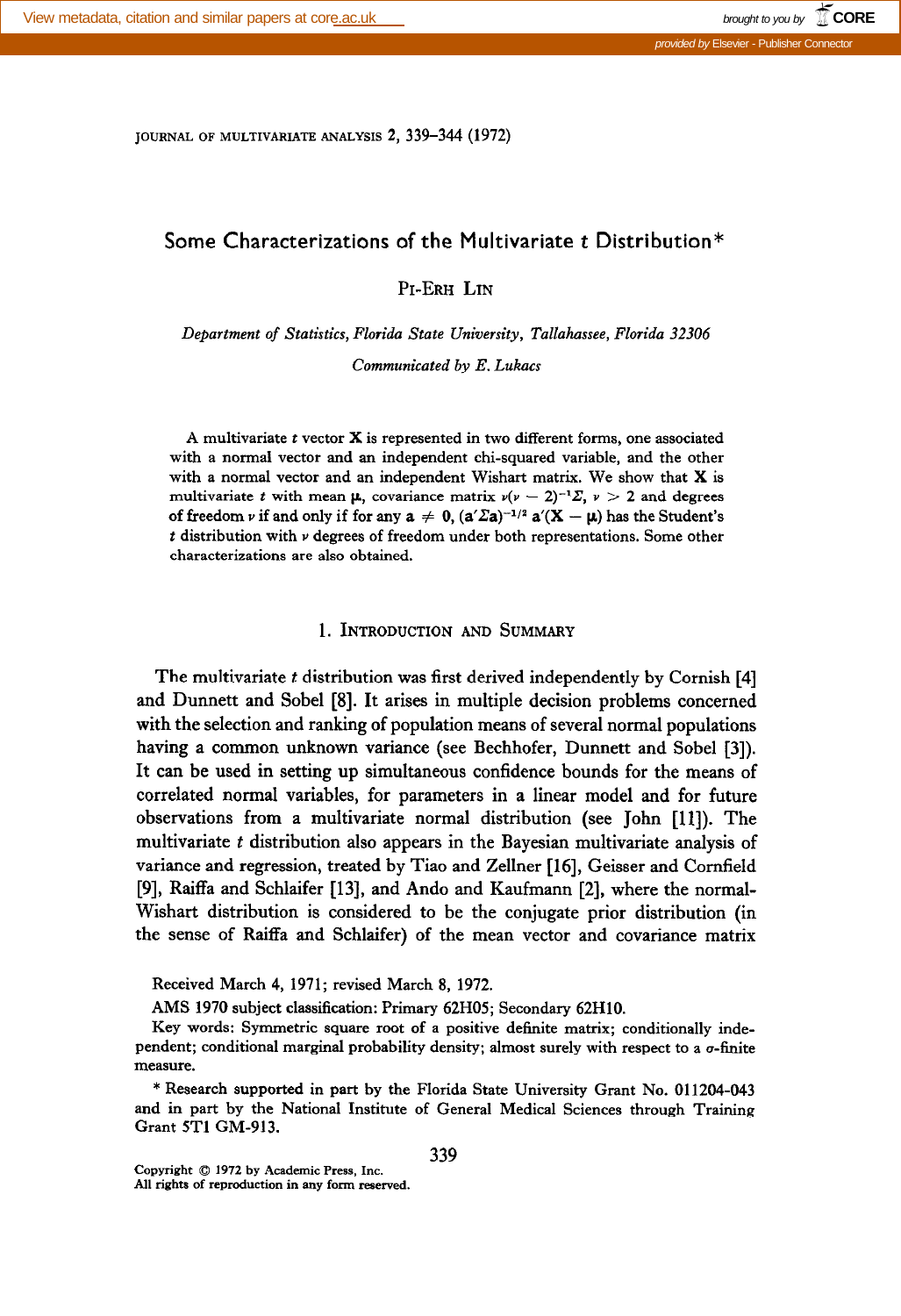$340$  LIN

of a multivariate normal distribution. However, the representation of the multivariate  $t$  vector used in the Bayesian multivariate analysis is somewhat different from that employed by Cornish [4], and Dunnett and Sobel [S].

The multivariate  $t$  can be considered as a generalization of the univariate  $t$ . Siddiqui  $[14]$  generalizes the univariate t to a bivariate t in a different direction and Dickey [7] generalizes the multivariate  $t$  to a matricvariate  $t$ . The probability integrals and the percentage points of a multivariate  $t$  have been studied by Gupta [10] and Krishnaiah and Armitage [12].

In Section 2 of this note we consider the distribution of a multivariate  $t$  vector which may be represented in two different forms, one associated with a normal vector and an independent chi-squared variable, and the other with a normal vector and an independent Wishart matrix. In Section 3, the characterization properties of a t vector are developed through multivariate normal theory.

As usual, we denote by  $N(\mu, \Sigma)$  a multivariate normal distribution with mean  $\mu$  and covariance matrix  $\Sigma$ ; by  $W(\Sigma, n)$  a Wishart distribution with parameters n and  $\Sigma$ ; by  $\chi_{\nu}^2$  a chi-squared distribution with  $\nu$  degrees of freedom; and by  $F'_{n,\nu}(\tau^2)$  a noncentral F distribution with p and v degrees of freedom and noncentrality  $\tau^2$ . We write  $F_{p,\nu}$  for  $F'_{p,\nu}(0)$ .

#### 2. THE MULTIVARIATE  $t$  Distribution

A p-variate random vector  $X = (X_1, ..., X_p)$  is said to have a (nonsingular) multivariate t distribution with mean vector  $\mu = (\mu_1, ..., \mu_p)'$  and covariance matrix  $\nu(\nu - 2)^{-1}\Sigma$ ,  $\nu > 2$ , denoted by  $T_{\nu}(\mu, \Sigma, p)$ , if it has the probability density function (pdf) given by

$$
f(\mathbf{x})=\frac{\Gamma[\frac{1}{2}(\nu+\rho)]}{(\pi\nu)^{\frac{1}{2}\nu}\Gamma(\frac{1}{2}\nu)+\sum_{\nu}\left\{1+\frac{(\mathbf{x}-\mu)^{\prime}\Sigma^{-1}(\mathbf{x}-\mu)}{\nu}\right\}}^{\frac{1}{2}(\nu+\rho)}, \quad \nu>2. \tag{1}
$$

It is noted that  $T_v(0, 1, 1) = t_v$  is the Student's t distribution with v degrees of freedom.

Unless otherwise mentioned, it is assumed that **X**,  $\mu$ , a, and 0 are  $p \times 1$  vectors, V and  $\Sigma$  are  $p \times p$  positive definite symmetric matrices, and I is the identity matrix of order  $p$ .

For the purpose of establishing the characterizations and the distribution theory in Section 3 it is convenient to represent a multivariate  $t$  vector in the following forms:

Representation A. Let  $X \sim T_{\nu}(\mu, \Sigma, p)$ . Then X may be written as

$$
\mathbf{X} = S^{-1}\mathbf{Y} + \mu, \tag{2}
$$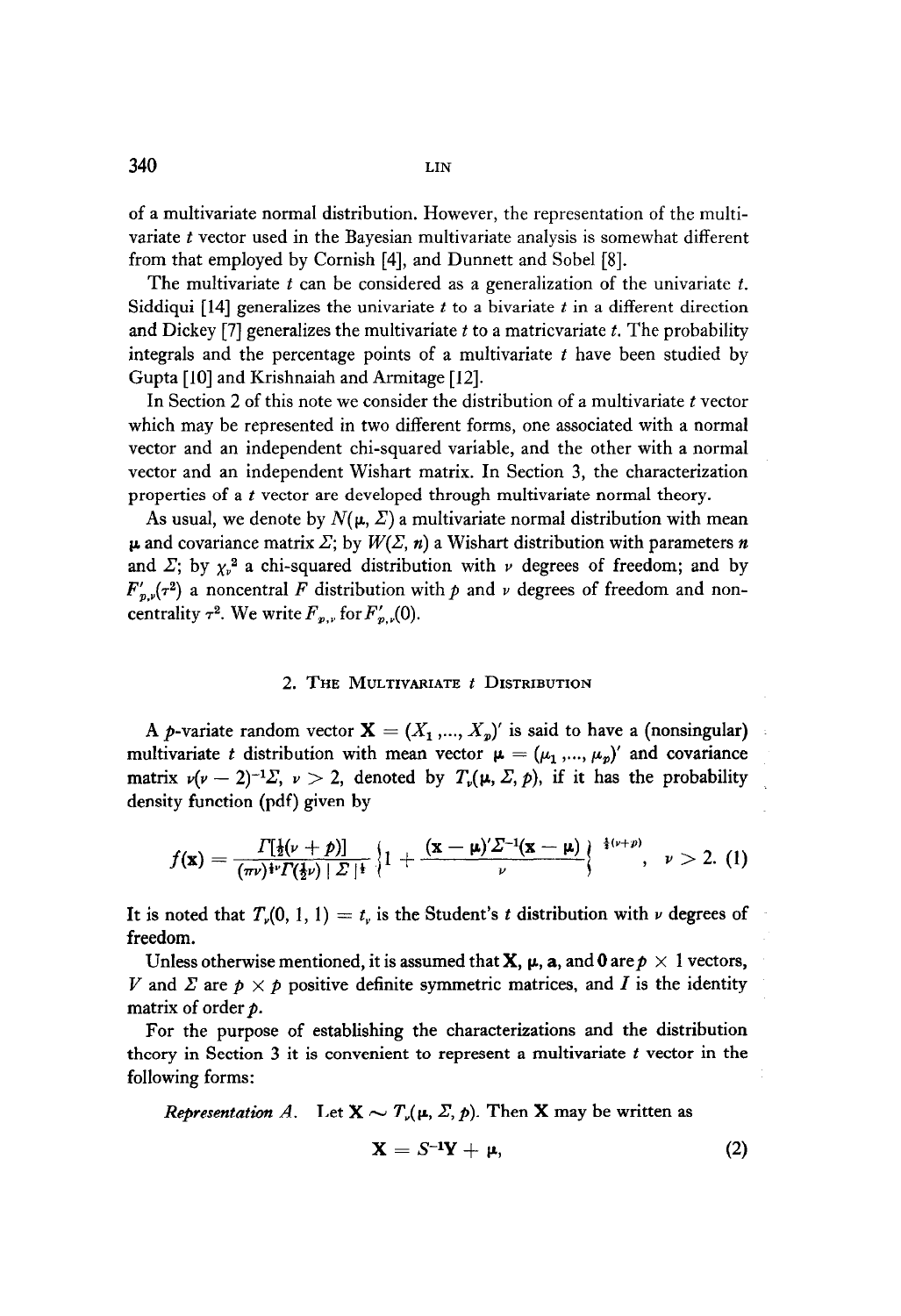where  $Y \sim N(0, \Sigma)$  and  $vS^2 \sim \chi_v^2$ , independent of Y. This implies that  $X \mid S^2 = s^2 \sim N(\mu, s^{-2}\Sigma)$ , where  $\nu S^2 \sim \chi_{\nu}^2$ . The Student's t random variable is then represented as  $X \mid S^2 = s^2 \sim N(0, s^{-2})$ , where  $\nu S^2 \sim \chi_{\nu}^2$ .

Representation B. Let  $X \sim T_{\nu}(\mu, \Sigma, p)$ . Then X may be written as

$$
\mathbf{X} = (V^{1/2})^{-1}\mathbf{Y} + \mu,
$$
 (3)

where  $V^{1/2}$  is the symmetric square root of V, i.e.,

$$
V^{1/2}V^{1/2} = V \sim W(\Sigma^{-1}, \nu + p - 1)
$$

and Y  $\sim N(0, vI)$ , independent of V. This implies that  $X \mid V \sim N(\mu, vV^{-1})$ , where  $V \sim W(\Sigma^{-1}, \nu + p - 1)$ . The Student's t random variable is then represented as  $X \mid V \sim N(0, \nu a' V^{-1} a/a' \Sigma a)$  for any  $a \neq 0$ , where

$$
V \sim W(\Sigma^{-1}, \nu + p - 1).
$$

It can be shown that the pdf of X, under both Representations A and B, is given by (1).

### 3. CHARACTERIZATIONS OF THE MULTIVARIATE  $t$

Cornish  $[6]$  gives a characterization of the multivariate  $t$  using Representation A. His problems a complete indication of the indication of the same results under Representation B and also give a simplementation B and also give a simplement proof under Representation A, in the contract of the contract of the contract of the contract of the contract of the contract of the contr untilizing multivariation distribution of the multivariate normal distribution theory. atuizing munivariate normal uistribution

The  $\frac{1}{2}$  -  $\frac{1}{2}$  -  $\frac{1}{2}$  if and only if and only if and only if any a  $\frac{1}{2}$ (a'Za)-1/2a'(X - p) - t, .

$$
(\mathbf{a}'\varSigma \mathbf{a})^{-1/2}\mathbf{a}'(\mathbf{X}-\mathbf{\mu})\sim t_{\nu}.
$$

Proof. (i) Assume Representation A.

$$
\mathbf{X} | S^2 = s^2 \sim N(\mu, s^{-2} \Sigma),
$$
  
\n
$$
\Leftrightarrow (\mathbf{a}' \Sigma \mathbf{a})^{-1/2} \mathbf{a}'(\mathbf{X} - \mu) | S^2 = s^2 \sim N(0, s^{-2}), \text{ for any } \mathbf{a} \neq \mathbf{0}
$$
  
\n
$$
\Leftrightarrow (\mathbf{a}' \Sigma \mathbf{a})^{-1/2} \mathbf{a}'(\mathbf{X} - \mu) \sim t_v.
$$

$$
\mathbf{X} \mid V \sim N(\mu, \nu V^{-1})
$$
  
\n
$$
\Leftrightarrow (\mathbf{a}'\Sigma \mathbf{a})^{-1/2} \mathbf{a}'(\mathbf{X} - \mu) \mid V \sim N[0, \nu(\mathbf{a}'V^{-1}\mathbf{a})/(\mathbf{a}'\Sigma \mathbf{a})], \text{ for any } \mathbf{a} \neq 0
$$
  
\n
$$
\Leftrightarrow (\mathbf{a}'\Sigma \mathbf{a})^{-1/2} \mathbf{a}'(\mathbf{X} - \mu) \sim t_{\nu},
$$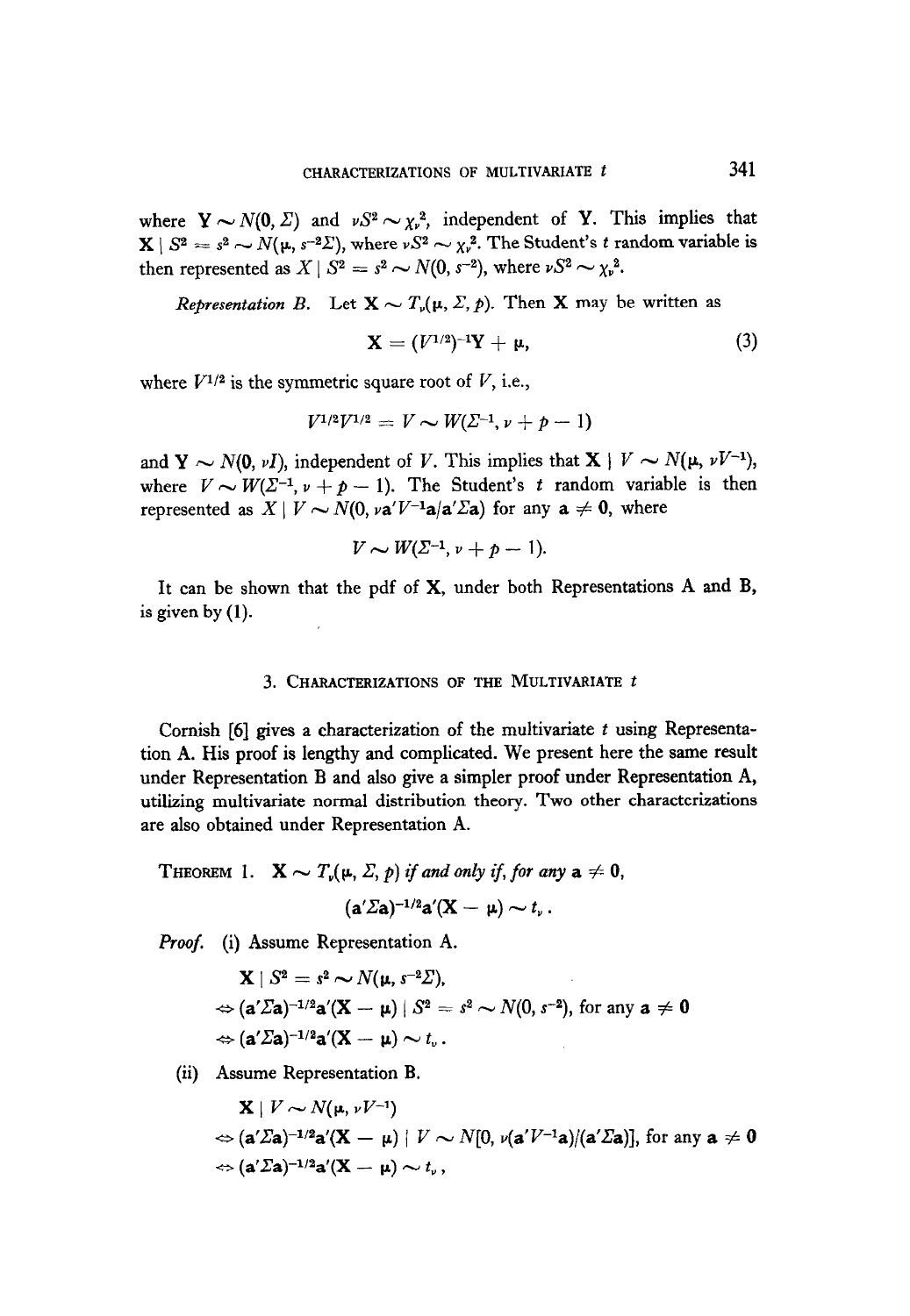since  $a'\Sigma a/a'V^{-1}a \sim \chi_v^2$ . (See, for example, Stein [15, pp. 32-33].) This completes the proof of the theorem.

In order to establish some further characterizations, we need the following lemmas. The proofs are straightforward and are omitted.

LEMMA 1. Let  $X \sim T_{\nu}(\mu, \Sigma, p)$ , then for any nonsingular  $p \times p$  scalar matrix C and any  $a, CX + a \sim T_{\nu}(C\mu + a, C\Sigma C', p)$ .

LEMMA 2. Let  $\mathbf{X} \sim T_p(\mu, \Sigma, p)$ , then  $\mathbf{X}' \Sigma^{-1} \mathbf{X}/p \sim F'_{n,p}(\mu' \Sigma^{-1} \mu/p)$ . When  $\mu = 0$ , the distribution is central F.

LEMMA 3. Let  $Y$  be a symmetrically distributed random variable. Then  $Y^2 \sim \chi_1^2$  if, and only if  $Y \sim N(0, 1)$ .

LEMMA 4. Let  $Y_1$ ,...,  $Y_p$  be independent random variables with finite variances. Assume that  $Y_k$ ,  $(k = 1,..., p)$ , has pdf  $h_k(y)$  such that  $h_k(y) > 0$  and differentiable for all  $y, -\infty < y < \infty$ . Then the joint pdf of  $Y_1, ..., Y_p$  is a function only of  $y_1^2 + \cdots + y_p^2$  if, and only if  $(Y_1, ..., Y_p)' \sim N(0, \sigma^2 I)$ , for some  $\sigma^2 < \infty$ .

For the remainder of this section, we will consider a multivariate  $t$  vector using Representation A.

THEOREM 2. Let  $vS^2 \sim \chi_v^2$  and let  $X_1, ..., X_p$  be continuous random variables. Assume that  $X_1$ ,...,  $X_p$  are conditionally independent, and that  $X_k$  is symmetrically distributed with mean  $\mu_k$  and finite variance, given  $S^2 = s^2$ . Then

$$
\sum_{k=1}^{p} (X_k - \mu_k)^2 / (p \sigma_k^2) \sim F_{p,\nu} , \qquad (4)
$$

if and only if  $(X_1, ..., X_p)' \sim T_p(\mu, D, p)$ , where  $\mu = (\mu_1, ..., \mu_p)'$  and D is a  $p \times p$  diagonal matrix with its k-th diagonal element equal to  $\sigma_k^2$ .

Proof. The sufficiency is a special case of Lemma 2. We shall show the necessity. Let  $Y_k = (X_k - \mu_k)/\sigma_k$ ,  $k = 1,..., p$ . Then the Y's also satisfy the conditions of the theorem with mean 0 and finite variance, given  $S^2 = s^2$ . It is well known that an  $F_{p,\nu}$ -distributed random variable may be represented as the ratio of two independent chi-squared random variables with  $p$  and  $\nu$  degrees of freedom, repectively, multiplied by a suitable constant. Thus, letting  $S_1^2 \sim \chi_p^2$ independent of  $S<sup>2</sup>$ , we have

$$
\sum_{k=1}^{p} Y_k^2 \sim S_1^2 / S^2,\tag{5}
$$

 $342$  LIN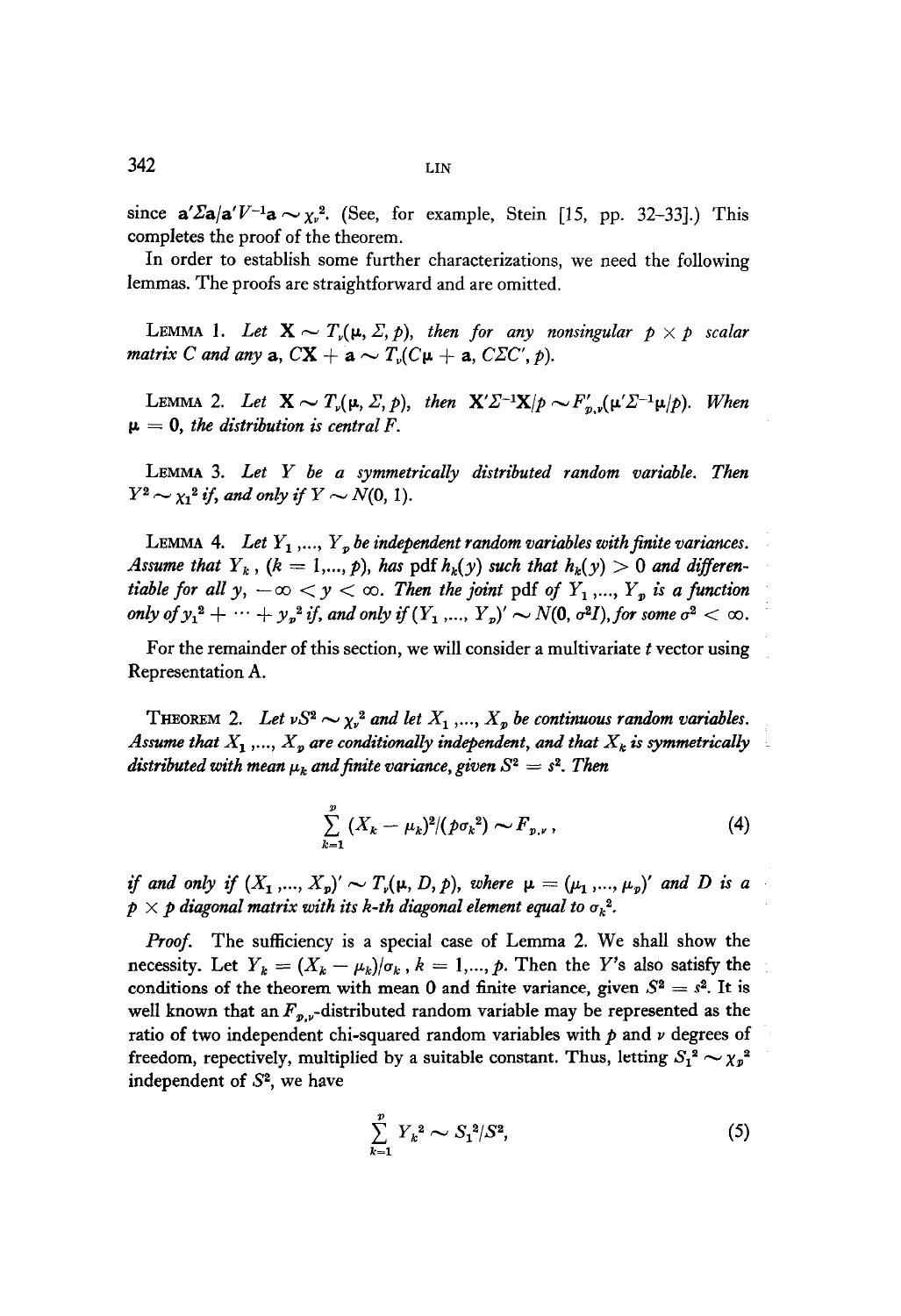or  
\n
$$
\sum_{k=1}^{p} (SY_k)^2 | S^2 \sim S_1^2 | S^2 \sim \chi_p^2,
$$
\n(6)

which is independent of  $S<sup>2</sup>$ . This implies that

$$
(SY_k)^2 \mid S^2 \sim \chi_1^2, \qquad k = 1, ..., p,
$$
 (7)

and by Lemma 3, we have  $SY \mid S^2 = s^2 \sim N(0, I)$ , where  $Y = (Y_1, ..., Y_n)'$ . Thus, by Representation A,  $Y \sim T_r(0, I, p)$  and by Lemma 1,  $X \sim T_r(\mu, D, p)$ .

THEOREM 3. Let  $vS^2 \sim \chi_v^2$  and let  $X_k$ ,  $k = 1, ..., p$ , be conditionally independent random variables, given  $S^2 = s^2$ , with  $\text{Var}(X_k \mid s^2) = \sigma^2/s^2$ ,  $\sigma^2 < \infty$ . Assume that  $X_k$   $(k = 1,..., p)$ , given  $S^2 = s^2$ , has conditional pdf  $f_k(x | s^2)$  which is positive and differentiable for all  $x, -\infty < x < \infty$ . Then the joint pdf of  $X_1$ ,...,  $X_p$  is a function only of  $x_1^2 + \cdots + x_p^2$  if, and only if  $(X_1, ..., X_p) \sim$  $T_{\nu}(0, \sigma^2 I, p).$ 

**Proof.** The sufficiency is easily seen from the joint pdf of  $X_1, ..., X_n$ . We shall prove the necessity. Since the joint pdf of  $X_1, ..., X_n$  is a function of  $x_1^2 + \cdots + x_p^2$ , it follows that the conditional joint pdf of  $X_1, ..., X_p$ , given  $S<sup>2</sup>$  =  $\begin{bmatrix} 1 & 0 & 0 \\ 0 & 0 & 0 \end{bmatrix}$  is a function of  $x\frac{2}{3}$  + 0.1  $x\frac{2}{3}$  and  $x\frac{1}{3}$  almost surely with respect to a  $S<sup>2</sup>$  $\omega = 3$ , is a ranchon  $\omega$ 

$$
\prod_{k=1}^p f_k(x_k \mid s^2) = g_0\left(\sum_{k=1}^p x_k^2, s^2\right), \quad \text{a.s. } (m). \tag{8}
$$

Similarly, the conditional marginal pdf of  $X_k$  ( $k = 1,..., p$ ), given  $S^2 = s^2$ , is

$$
f_k(x_k \,|\, s^2) = g_k(x_k^2, s^2), \qquad \text{a.s. } (m), \tag{9}
$$

where  $\alpha$  is a positive and differentiable function of the positive and differentiable function of the  $\alpha$ . where  $g_k(t, s^2)$   $(k = 0, ..., p)$  is a positive and differentiable function of  $t \ge 0$ . Now, the result of Lemma 4 and the fact that  $Var(X_k | s^2) = \sigma^2/s^2$ , for all  $k = 1,..., p$ , show that  $(X_1,..., X_p)' \mid S^2 = s^2 \sim N(0, s^{-2}\sigma^2 I)$ . Therefore,  $(X_1,..., X_p)' \sim T_v(0, \sigma^2 I, p)$ .

#### **REFERENCES**

- [1] ANDERSON, T. W. (1958). An Introduction to Multivariate Statistical Analysis. Wiley, New York.
- [2] ANDO, A. AND KAUFMANN, G. W. (1965). Bayesian Analysis of the independent multinormal process-neither mean nor precision known. J. Amer. Statist. Assoc. 60 347 - 358.